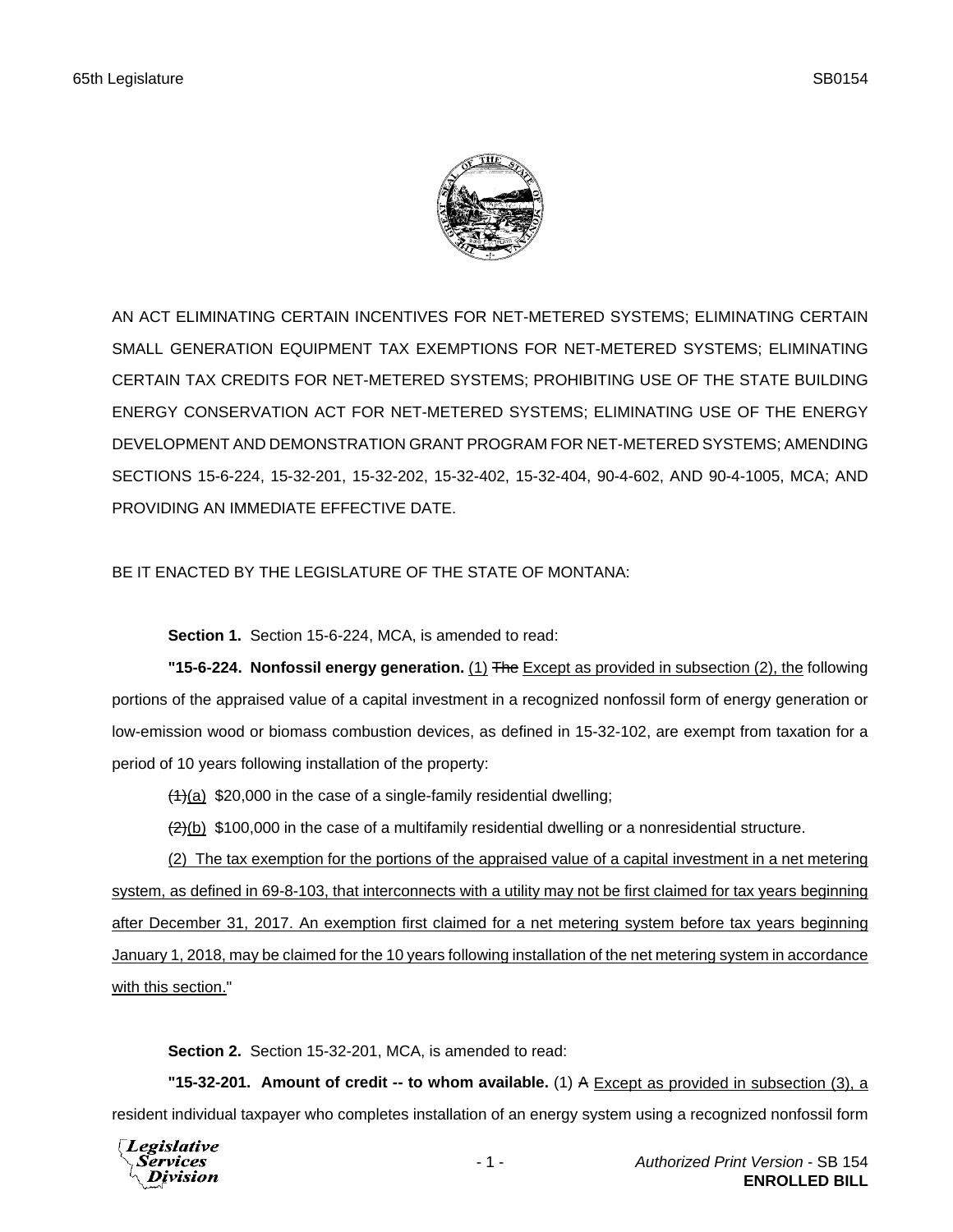of energy generation, as defined in 15-32-102, to provide heat for the taxpayer's principal dwelling is allowed to claim a tax credit in an amount equal to the cost of the system, including installation costs, less grants received, not to exceed \$500, against the income tax liability imposed against the taxpayer pursuant to chapter 30.

(2) A resident individual taxpayer who completes installation of an energy system using a low-emission wood or biomass combustion device, as defined in 15-32-102, to provide heat for the taxpayer's principal dwelling is allowed to claim a tax credit in an amount equal to the cost of the system, including the installation costs, not to exceed \$500, against the income tax liability imposed against the taxpayer pursuant to Title 15, chapter 30.

(3) A tax credit for the portions of the installation of a net metering system, as defined in 69-8-103, that interconnects with a utility may not be first claimed for tax years beginning after December 31, 2017."

**Section 3.** Section 15-32-202, MCA, is amended to read:

**"15-32-202. Taxable years in which credit may be claimed -- carryover.** (1) The tax credit is to be deducted from the taxpayer's income tax liability for the taxable year in which the energy system was acquired by the taxpayer. If Except as provided in subsections (2) and (3), if the amount of the tax credit exceeds the taxpayer's income tax liability for the taxable year, the amount which that exceeds the tax liability may be carried over for deduction from the taxpayer's income tax liability in the next succeeding taxable year or years until the total amount of the tax credit has been deducted from tax liability.

(2) Notwithstanding the foregoing provision, no A tax credit may not be carried over for deduction after the fourth taxable year succeeding the taxable year in which the energy system was acquired.

(3) A credit granted for a net metering system before the tax year beginning January 1, 2018, may be carried forward for the 4 years following installation of the net metering system in accordance with subsection (2)."

**Section 4.** Section 15-32-402, MCA, is amended to read:

**"15-32-402. Commercial or net metering system investment credit -- alternative energy systems.** (1) An Except as provided in subsection (4), an individual, corporation, partnership, or small business corporation as defined in 15-30-3301 that makes an investment of \$5,000 or more in property that is depreciable under the Internal Revenue Code for a commercial system or a net metering system, as defined in 69-8-103, that is located in Montana and that generates energy by means of an alternative renewable energy source, as defined in 15-6-225, is entitled to a tax credit against taxes imposed by 15-30-2103 or 15-31-121 in an amount equal to 35%

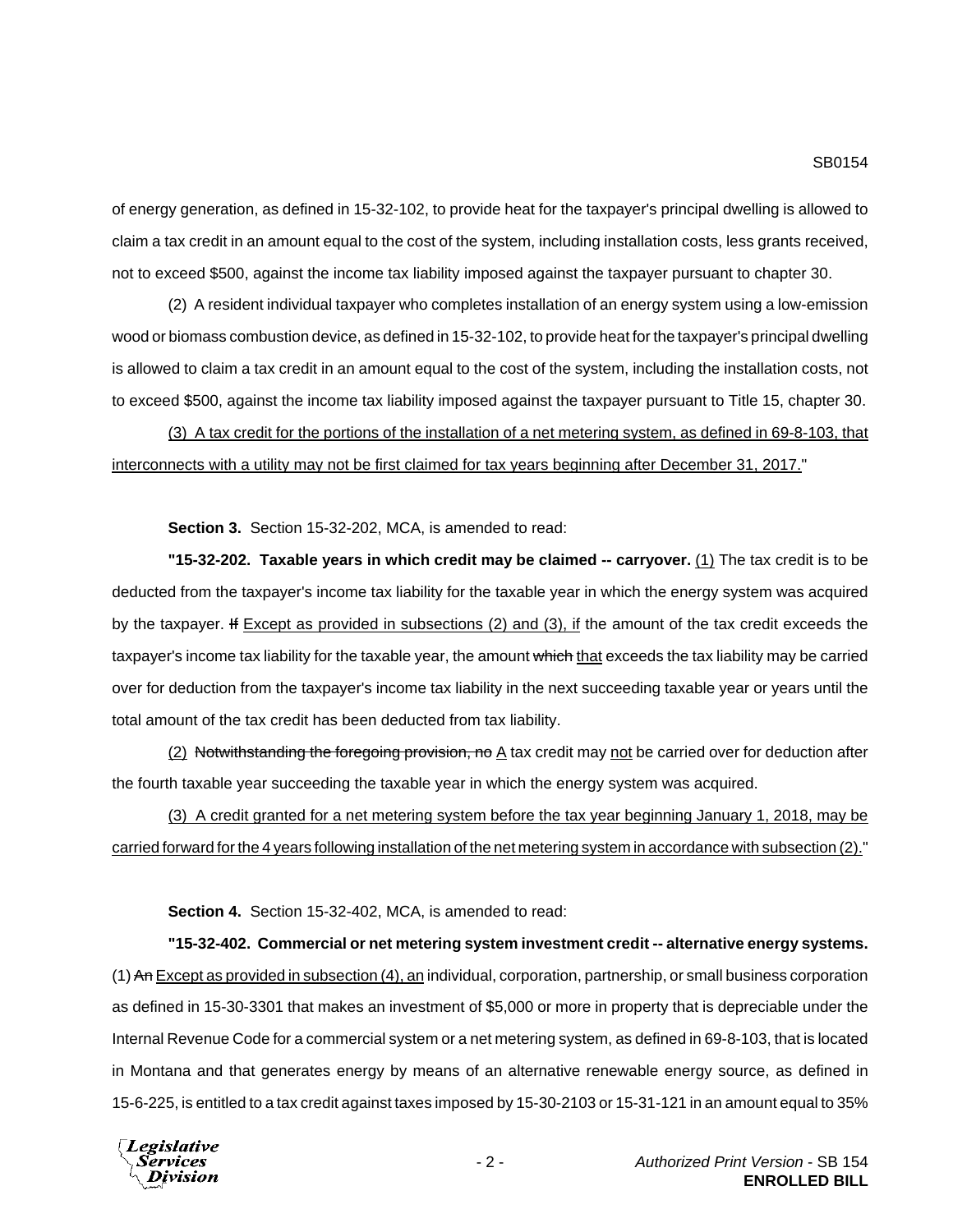of the eligible costs, to be taken as a credit only against taxes due as a consequence of taxable or net income produced by one of the following:

(a) manufacturing plants located in Montana that produce alternative energy generating equipment;

(b) a new business facility or the expanded portion of an existing business facility for which the alternative energy generating equipment supplies, on a direct contract sales basis, the basic energy needed; or

(c) the alternative energy generating equipment in which the investment for which a credit is being claimed was made.

(2) For purposes of determining the amount of the tax credit that may be claimed under subsection (1), eligible costs include only those expenditures that are associated with the purchase, installation, or upgrading of:

(a) generating equipment;

(b) safety devices and storage components;

(c) transmission lines necessary to connect with existing transmission facilities; and

(d) transmission lines necessary to connect directly to the purchaser of the electricity when no other transmission facilities are available.

(3) Eligible costs under subsection (2) must be reduced by the amount of any grants provided by the state or federal government for the system.

(4) A tax credit for eligible costs of an investment in a net metering system, as defined in 69-8-103, that interconnects with a utility may not be first claimed for tax years beginning after December 31, 2017."

**Section 5.** Section 15-32-404, MCA, is amended to read:

**"15-32-404. Carryover of credit.** (1) The tax credit allowed under 15-32-402 is to be deducted from that portion of the taxpayer's tax liability as set forth in 15-32-402(1) for the tax year in which the equipment invested in by the taxpayer is placed in service. If the amount of the tax credit exceeds the taxpayer's tax liability for the tax year, the amount that exceeds the tax liability may be carried over for credit against the taxpayer's tax liability in the next succeeding tax year or years until the total amount of the tax credit has been deducted from tax liability. However, except as provided in subsection subsections (2) and (3), a credit may not be carried beyond the seventh tax year succeeding the tax year in which the equipment was placed in service.

(2) A credit may be extended through the 15th tax year succeeding the tax year in which the equipment

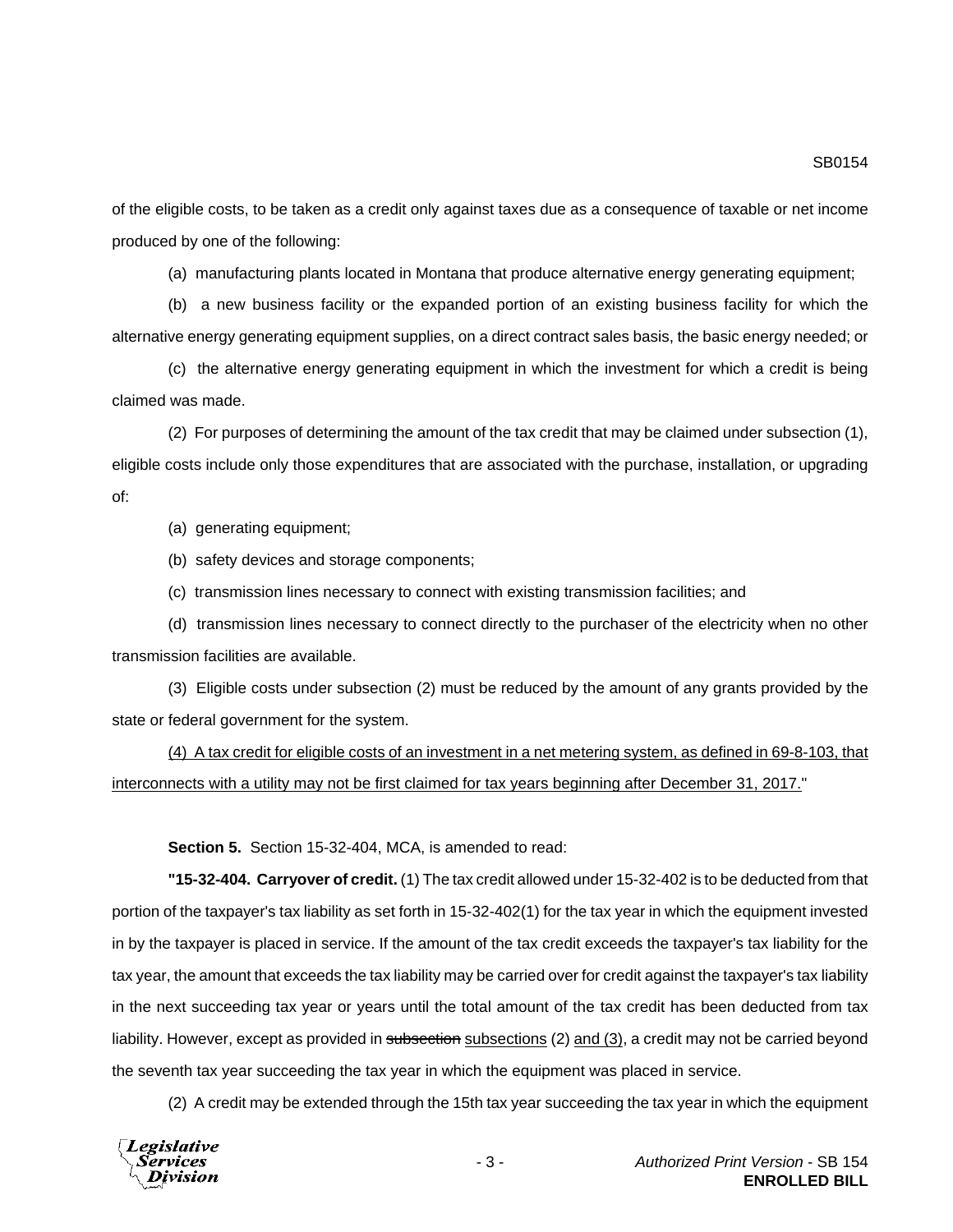was placed in service if an individual, corporation, partnership, or small business corporation, as defined in 15-30-3301:

(a) invests in a commercial system located within the exterior boundaries of a Montana Indian reservation, which commercial system is 5 megawatts or larger in size; and

(b) signs an employment agreement with the tribal government of the reservation where the commercial system would be constructed regarding the training and employment of tribal members in the construction, operation, and maintenance of the commercial system.

(3) A credit granted for an investment in a net metering system before the tax year beginning January 1, 2018, may be carried forward for 7 years following an investment in the net metering system in accordance with subsection (1) or for 15 years in accordance with subsection (2)."

**Section 6.** Section 90-4-602, MCA, is amended to read:

**"90-4-602. Definitions.** As used in this part, unless the context requires otherwise, the following definitions apply:

(1) "Board" means the board of examiners provided for in 2-15-1007.

(2) "Cost" includes the expenses related to planning, design, construction, and installation of energy conservation improvements and any administrative expenses of the department incurred in the performance of its duties under the energy conservation program.

(3) "Department" means the department of environmental quality provided for in 2-15-3501.

(4) (a) "Energy conservation program" means a program for the financing, acquisition, construction, and installation of alternative energy systems, as defined in 15-32-102, or equipment, systems, and improvements in state-owned buildings, structures, and facilities that save energy or water.

(b) The term does not include the financing, acquisition, construction, and installation of a net metering system, as defined in 69-8-103, that interconnects with a utility.

(5) "Energy conservation program bonds" includes all series of bonds issued to finance any portion of the energy conservation program.

(6) "Energy cost savings" means the savings in utility costs to a state agency as a result of an energy conservation program.

(7) "Participating state agency" means, for a state-owned building, structure, or facility, the state agency

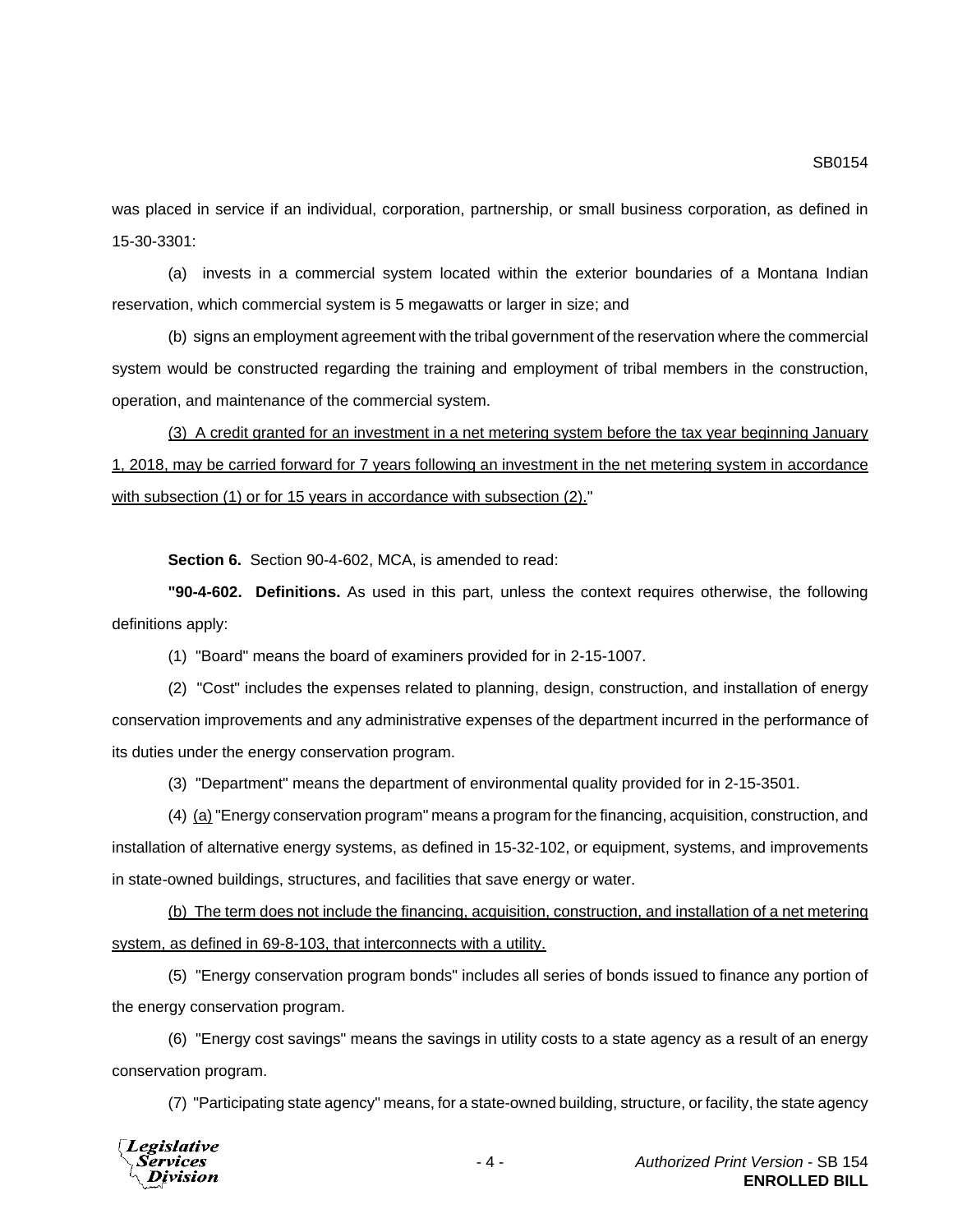that pays for the utilities for that building.

- (8) "State agency" means:
- (a) each executive, legislative, or judicial branch department, office, or agency;
- (b) the university system; and
- (c) a community college district."

**Section 7.** Section 90-4-1005, MCA, is amended to read:

**"90-4-1005. Energy development and demonstration grant program.** (1) There is an energy development and demonstration grant program within the department of environmental quality to fund technology development and demonstration:

(a) advancing the development and utilization of energy storage systems, including but not limited to mediums, such as accumulators, fuel cells, and batteries, that store energy that may be drawn upon at a later date for use;

(b) developing storage systems specifically designed to store energy generated from eligible renewable resources as defined in 69-3-2003, including but not limited to compressed air energy storage systems;

(c) promoting the efficiency, environmental performance, and cost-competitiveness of energy storage systems beyond the current level of technology; and

(d) except as provided in subsection (5), advancing the development of alternative energy systems as defined in 15-32-102.

(2) Entities that may be eligible for grants include but are not limited to units of the Montana university system, agricultural research centers, or private entities or research centers.

(3) Money appropriated to the department of environmental quality for the purpose of the energy development and demonstration grant program may be used by the department for providing individual grants in amounts up to \$500,000 and for administrative costs of 1% of the grant award.

(4) The grant application may include:

(a) a project plan sufficient to allow a reasonable determination regarding the potential feasibility of advancing energy storage or alternative energy systems;

(b) a business plan to allow a reasonable determination regarding the financial feasibility of the project; and



SB0154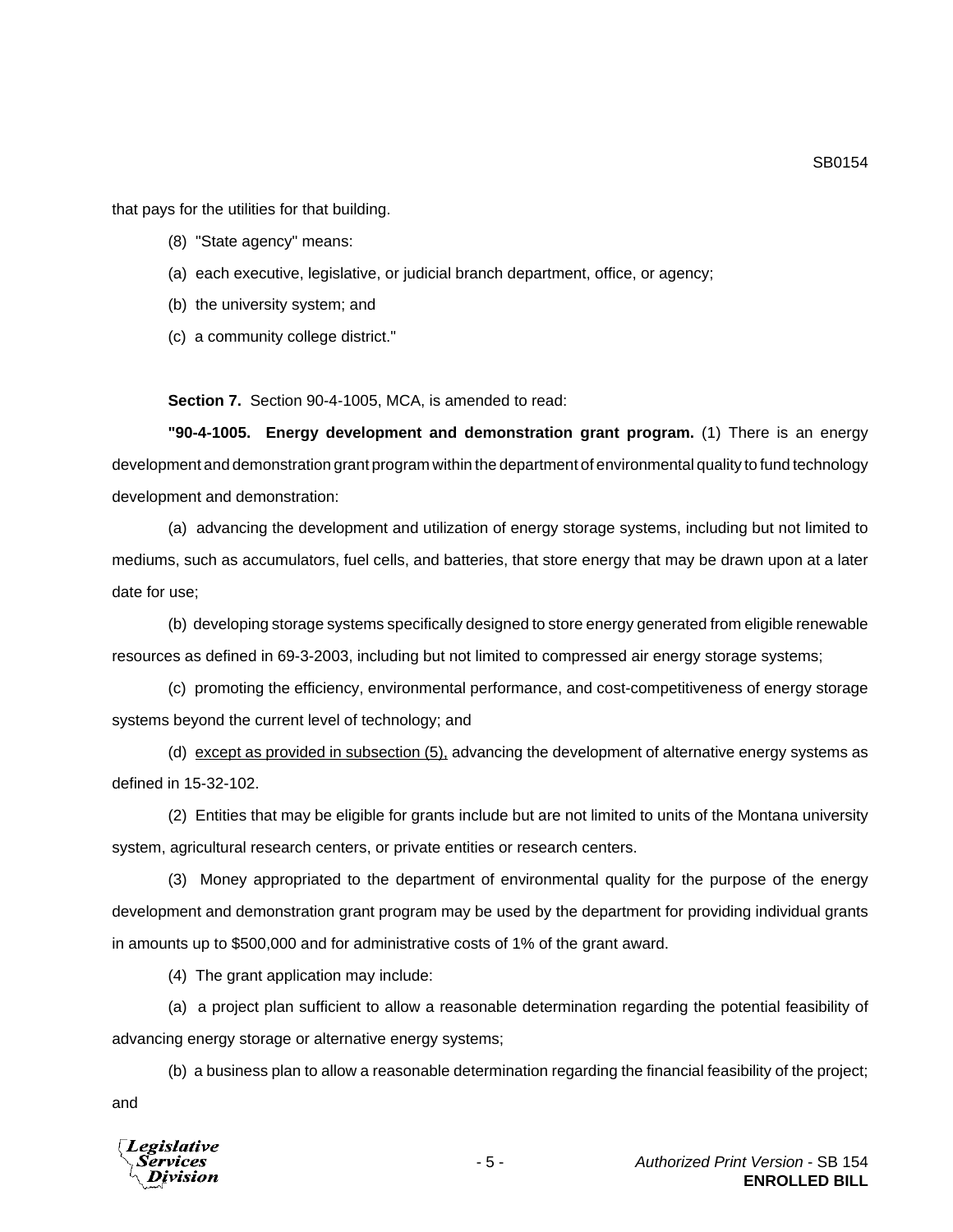(c) a reporting process to ensure progress toward project goals.

(5) The grant program may not be used to fund net metering systems, as defined in 69-8-103, that interconnect with a utility."

**Section 8. Saving clause.** [This act] does not affect rights and duties that matured, penalties that were incurred, or proceedings that were begun before [the effective date of this act].

**Section 9. Severability.** If a part of [this act] is invalid, all valid parts that are severable from the invalid part remain in effect. If a part of [this act] is invalid in one or more of its applications, the part remains in effect in all valid applications that are severable from the invalid applications.

**Section 10. Effective date.** [This act] is effective on passage and approval.

- END -

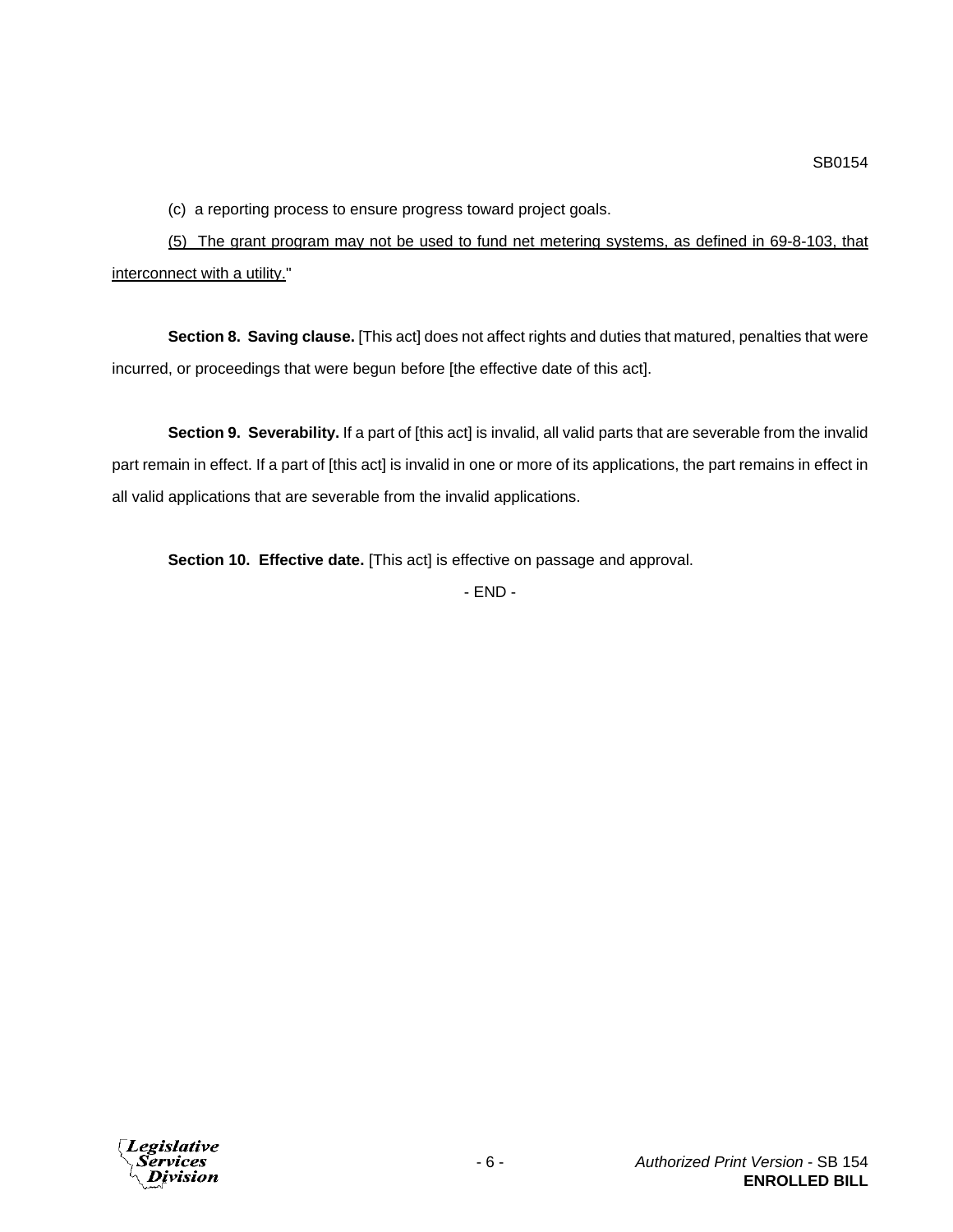I hereby certify that the within bill, SB 0154, originated in the Senate.

## President of the Senate

| Signed this | day     |
|-------------|---------|
| οf          | , 2017. |

Secretary of the Senate

Speaker of the House

| Signed this | dav     |
|-------------|---------|
| οf          | , 2017. |